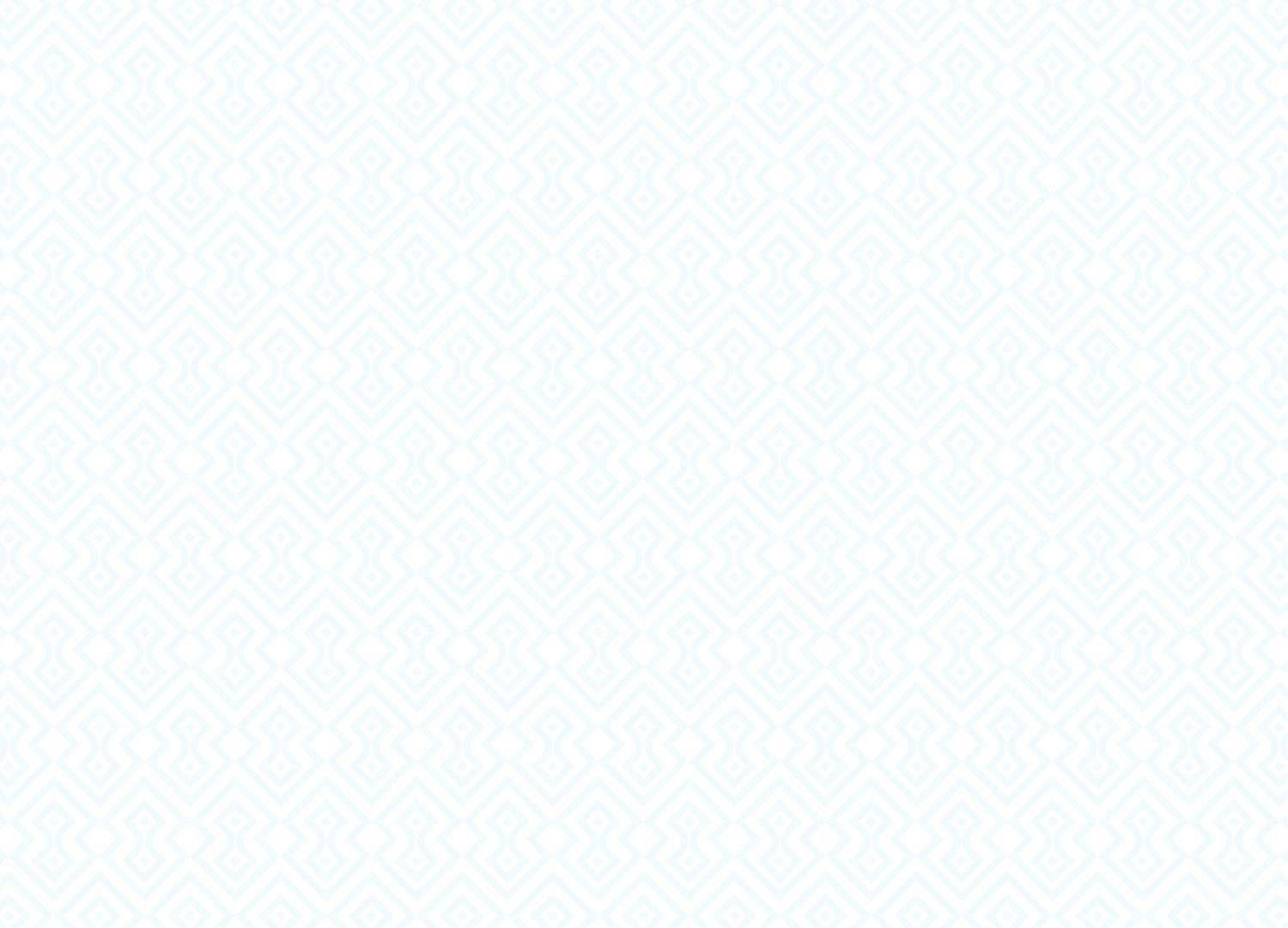## **ACCESS TO THE BEST OF NAIROBI**

Kenya Comfort Hotel is a two-star affordable hotel facility centrally located in Nairobi's bustling central business district. Kenya Comfort Hotel offers a selection of 88 rooms ranging from spacious superior to compact standard and budget rooms. The hotel also features both a 24-hour reception and restaurant. We've established a reputation for budget-friendly pricing, comfortable accommodation, quality service and the very best of Kenyan hospitality.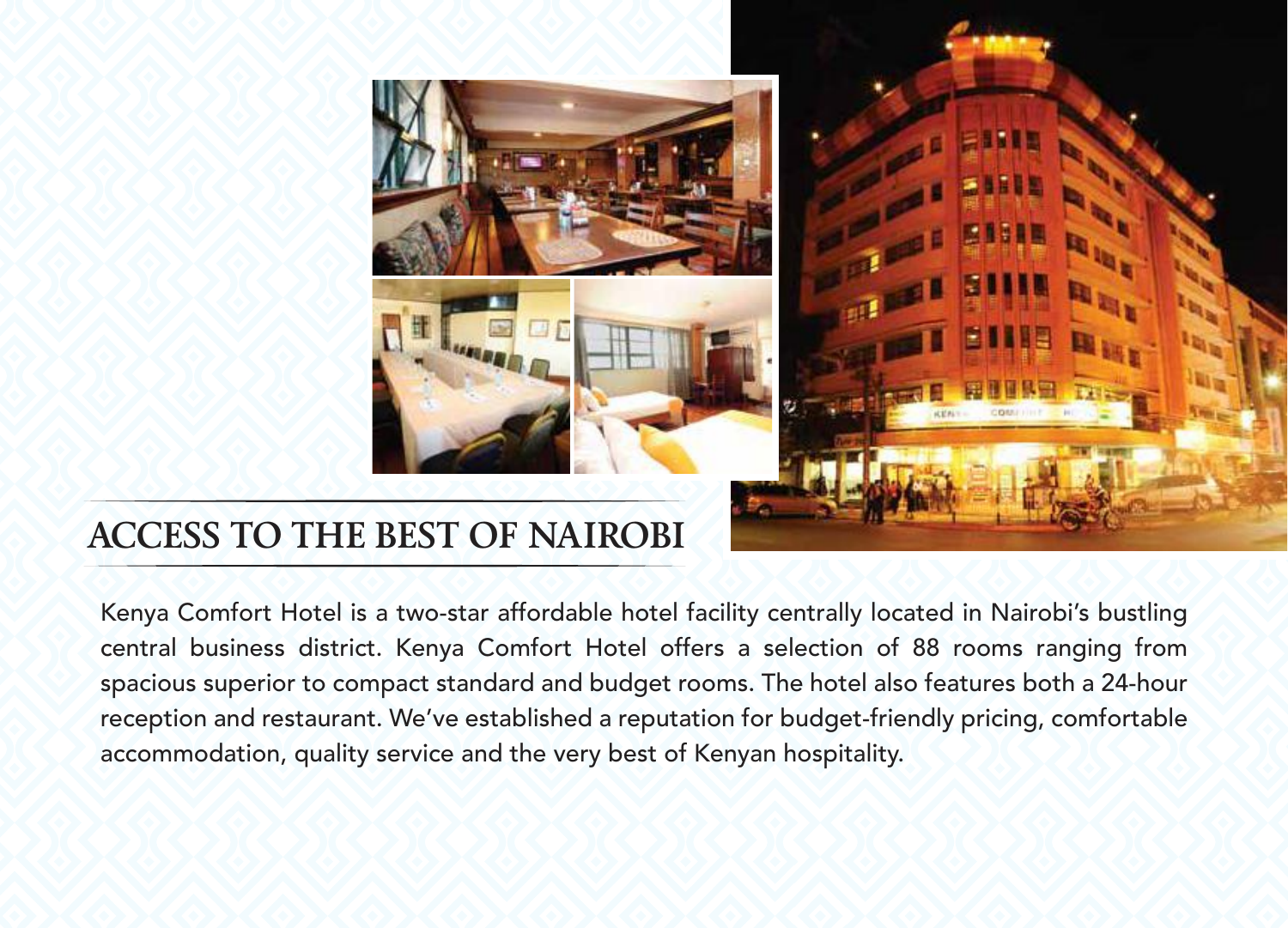#### **ROOMS**

The hotel offers a selection of 88 clean, comfortable and affordable rooms with Value, Standard and Superior room options comprising of singles, doubles, triples & quadruples. All rooms have natural lighting, compact en-suite bathrooms, mosquito nets, premium hotel quality spring mattresses and complimentary high-speed internet access.

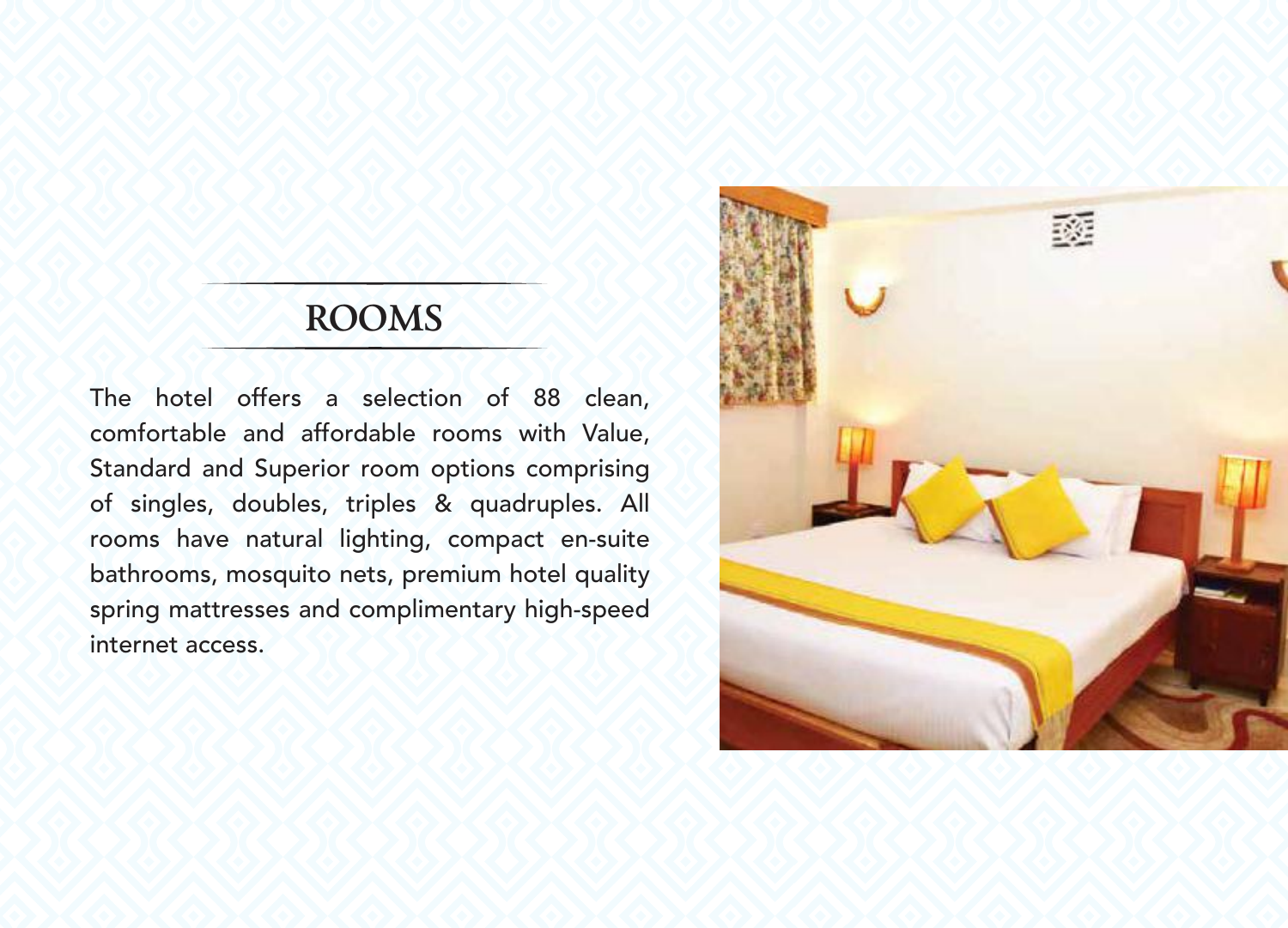Guests can retreat to our spacious superior rooms with your own mini refreshment centre and air-conditioning. Our compact value and standard rooms are both comfortable and affordable. The hotel also has two suites that are apartment-style, one is complete with kitchen. The hotel also offers budget dormitory-style shared accommodation.



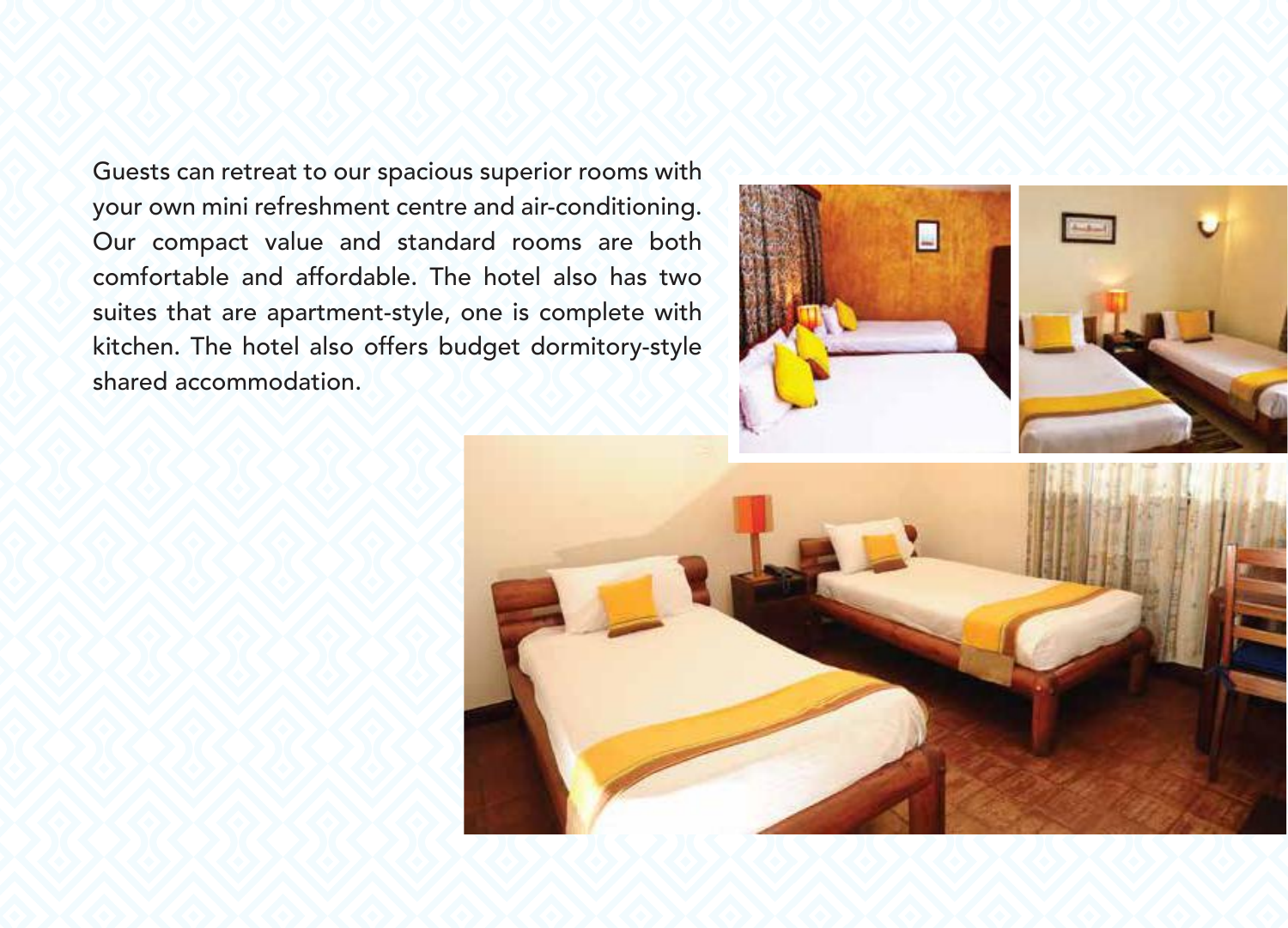



#### **DINE 24/7 AT SOKONI RESTAURANT**

In keeping with the name Sokoni, which translates to "market place" in Kiswahili, all meals are made from freshly sourced local ingredients prepared in an open kitchen. Inspiration for cuisine is drawn from the diverse history and culture across Kenya. The food is created with seasonal variations to create a fusion of Kenyan and Western cuisine. The restaurant is open 24-hours a day. You may also enjoy 24-hour room service.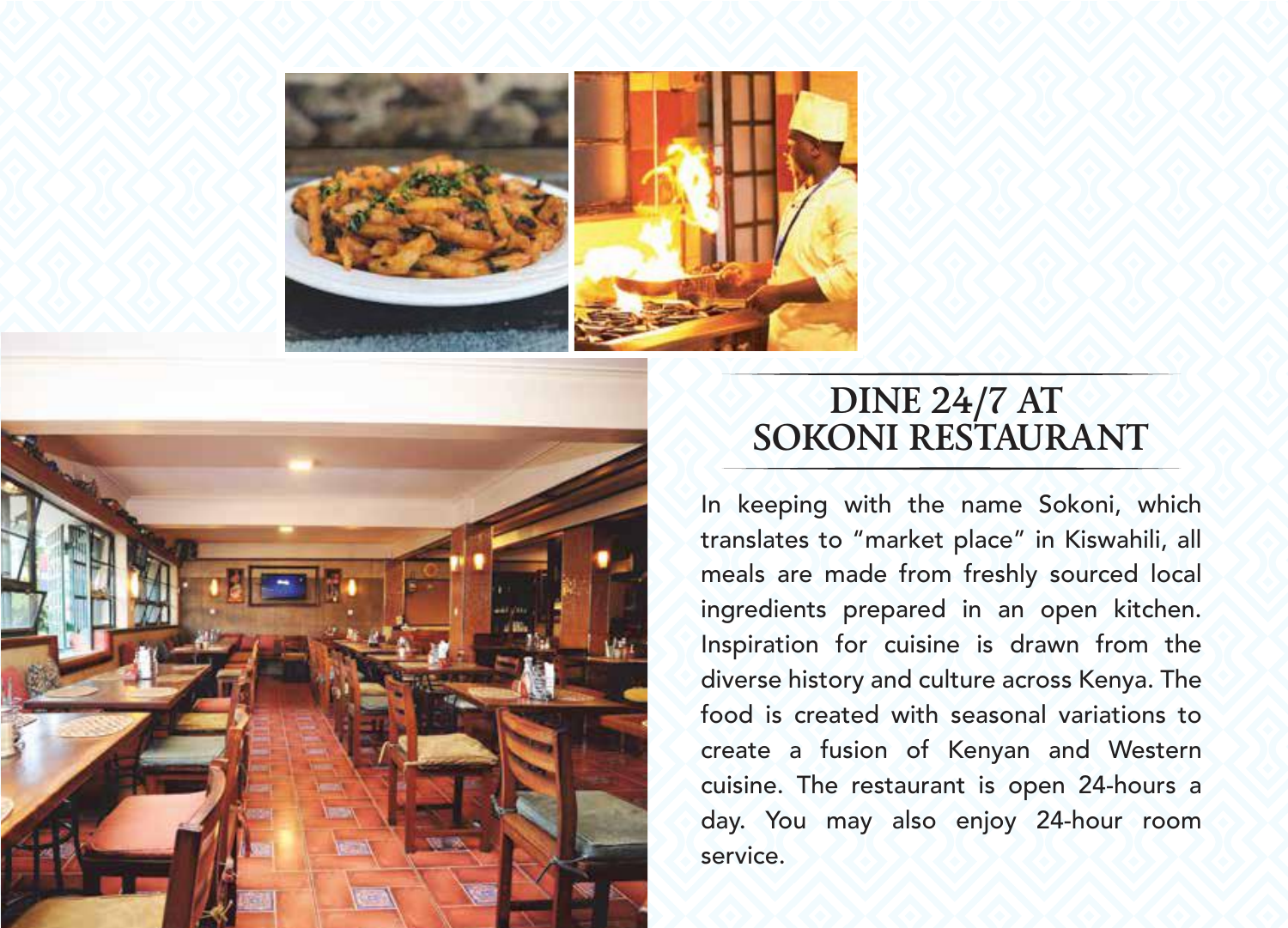

#### **BLUE SPIRITS & Q-ZONE**

*Blue Spirits Bar:* The beverage-only bar features cocktails, local and international beers, spirits and wine collections. This cozy bar is complemented by intimate seating groups and an outdoor seating.

*Q-Zone:* Enjoy quarter size spirits, cold beers and good times in a high-energy atmosphere. Be there or be square!

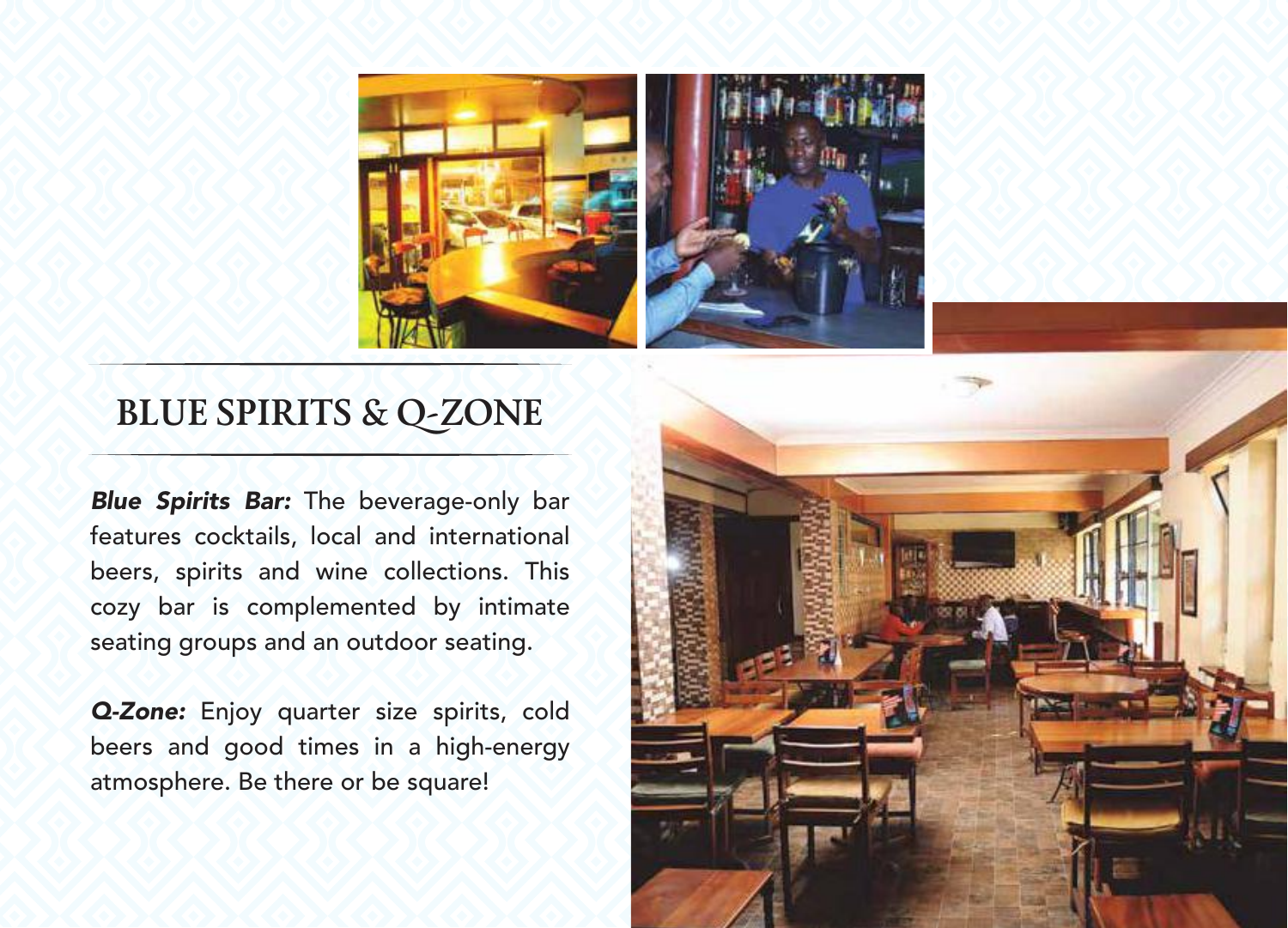

We offer a prime downtown location for easy access to Nairobi's top attractions and nearby convention centers. The hotel is also close to the Nairobi Arboretum, a great venue for team building activities. The hotel offers meeting spaces for those wanting a convenient, accessible space to host conferences, meetings and a variety of events. Our team of event planners are ready to assist you at every stage of planning, from choosing a conference room to the menu. Kenya Comfort Hotel offers a large conference room with seating for up to 120 pax. The smaller conference room is ideal for receptions and breaks and can seat up to 30 pax.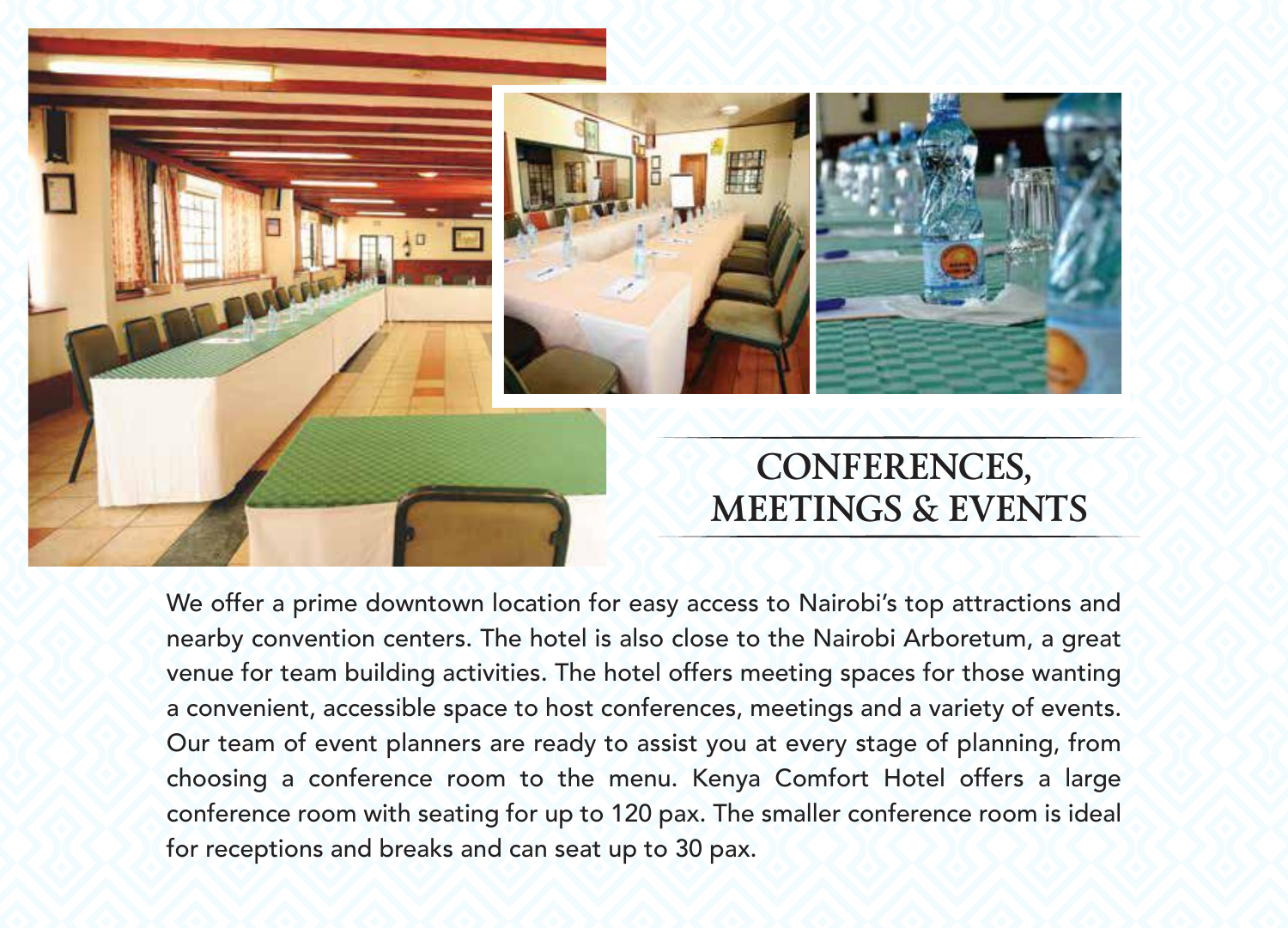



#### **WELLNESS**

Be sure to head up to the rooftop sun deck and enjoy an aerial view of Nairobi City. You may also pamper yourself and relax and rejuvenate in our steam and sauna facilities located on the 7th floor.

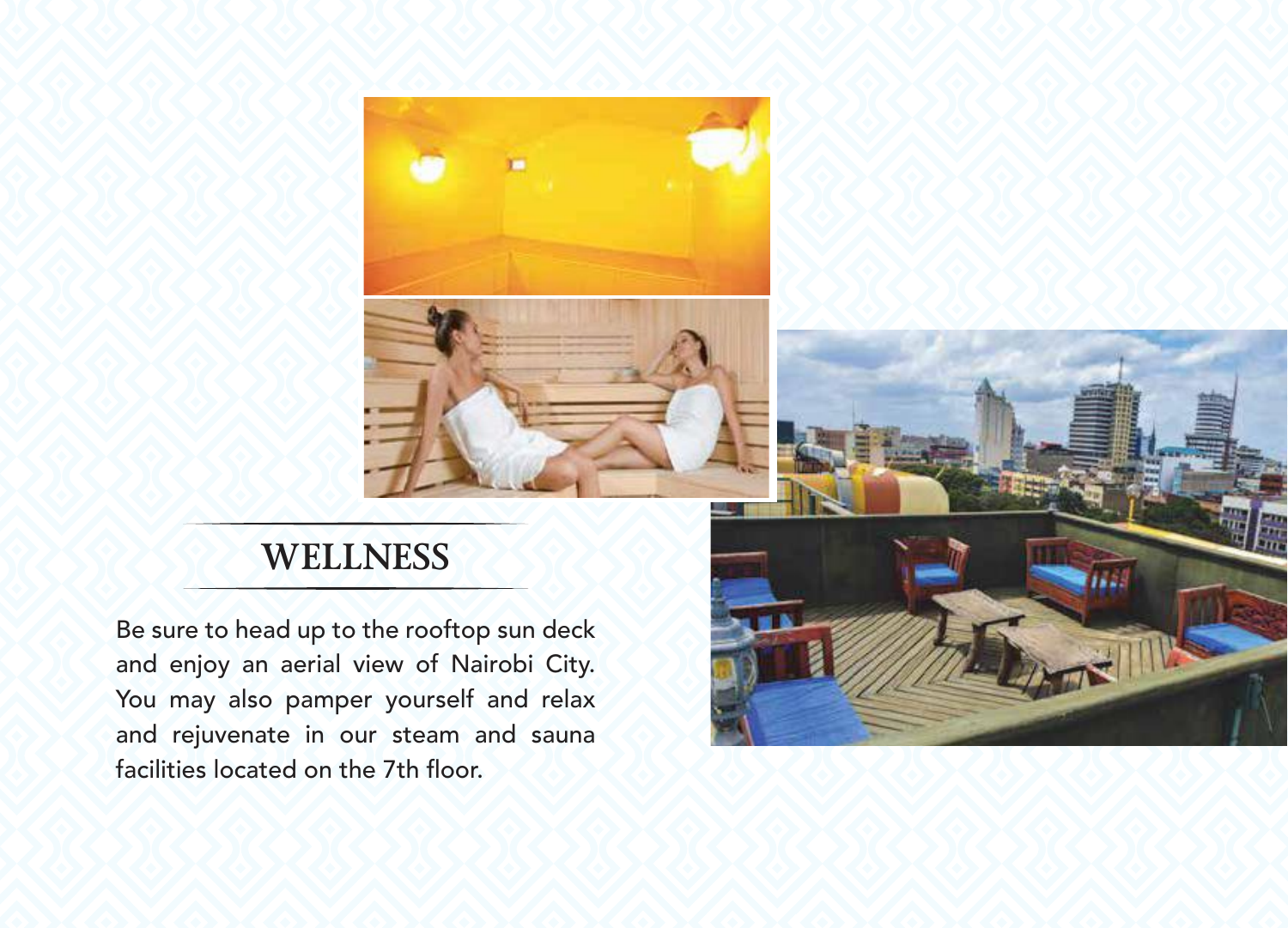

Contact our reception at any time to book your last-minute Nairobi area tours or Nairobi city excursions. We offer both half-day and full-day tour options and can customize them to meet your requirements and budget. Options include the National Museum of Kenya, Karen Blixen Museum, the AFEW Giraffe Centre, the DWST Elephant Orphanage, The Bomas of Kenya, Nairobi National Park & Animal Orphanage/Safari Walk, Kazuri Beads Factory, and Kitengela Hot Glass Factory. The hotel is also located close to popular Nairobi attractions including the National Archives and the rooftop viewing platform at the Kenyatta International Convention Centre.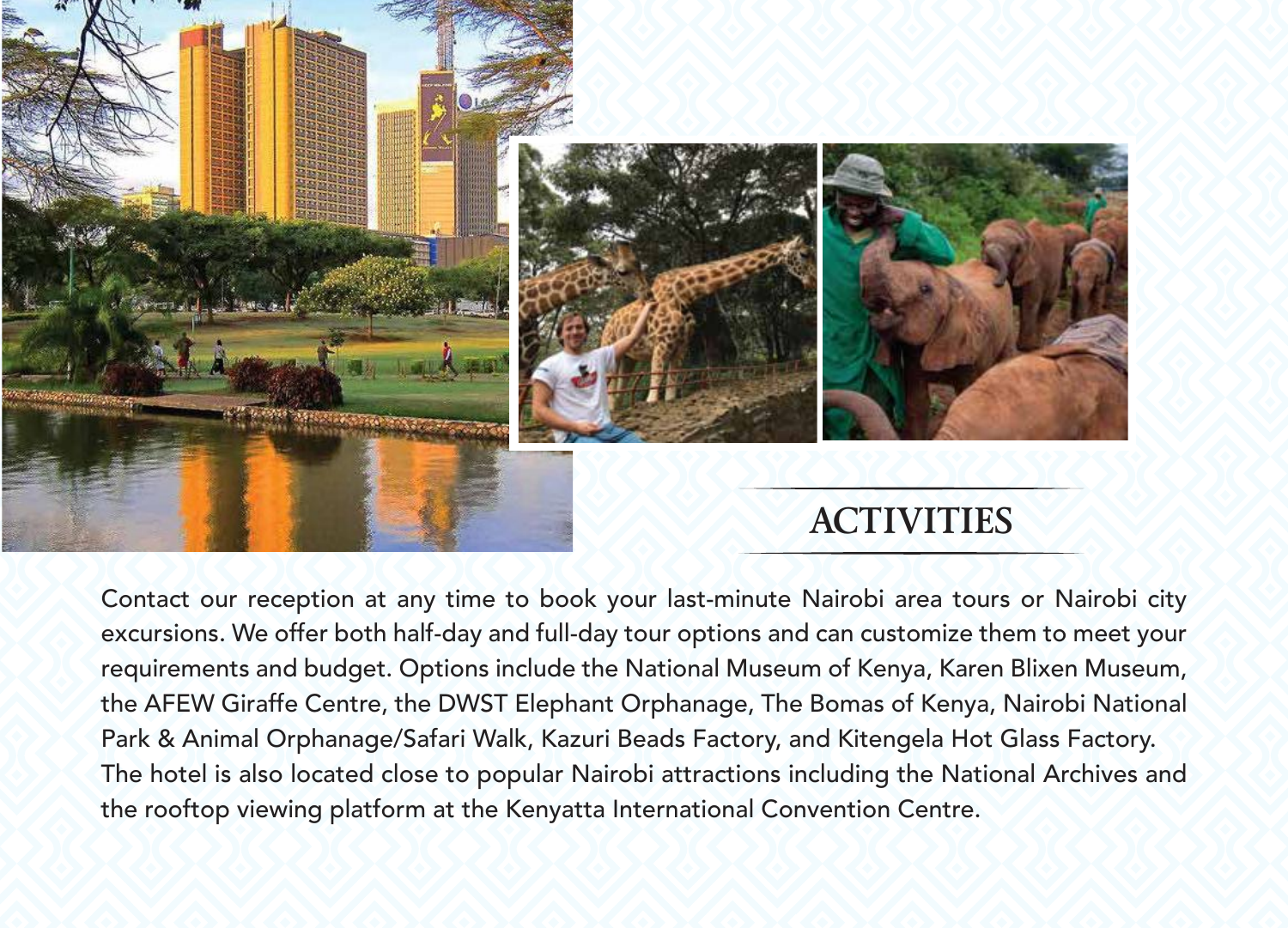

### **LOCATION**

Whether you're visiting Nairobi for business or holiday, the hotel is conviniently located in the heart of the City Center close to City Hall, Parliament Building, banks, supermarkets, lively bars and diverse restaurants. Within the vicinity are many of Nairobi's important buildings, headquarters of businesses and corporations. The hotel is 18km from the Jomo Kenyatta International Airport and near transport options that take you anywhere in the country.